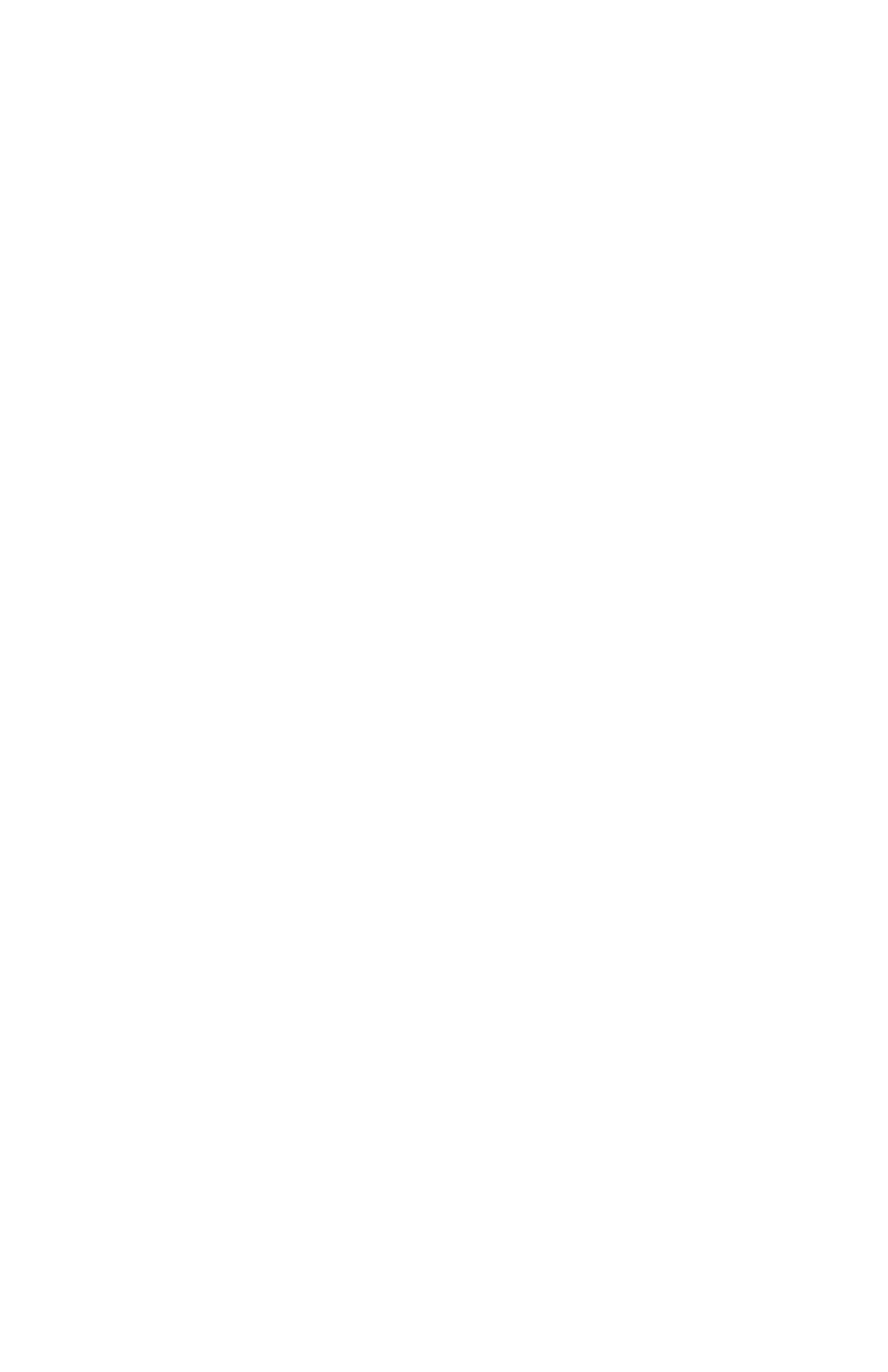Wow. What was once thought of as ridiculous, laughable, impossible was suddenly made real. The Impossible was suddenly possible. And that's what we're talking about over these coming weeks when we talk about moonshot. Let's take a look at a definition of Moonshot.

#### **Moonshot**

#### *noun*

1. an act or instance of launching a spacecraft to the moon.

"the Apollo 11 moonshot"

- an extremely ambitious and innovative project. "the tech giant's latest moonshot" is how we might hear it today.
- 2. Baseball; a home run characterized by its great height.

"Ramirez hit an absolute moonshot into the left-field stands in the third inning"

3. From Urban dictionary: awesome, fantastic, almost impossible to achieve, the best, the reason for success, reaching the highest point, right on target.

As a people of God, we too, have had our moonshot moments: a mass escape from slavery that most would've thought laughable, an impossible birth, a message even more powerful than death itself; and the spread of that message all across the globe over thousands of years to follow, and countless God moments throughout. *Still listening to God, still working with God, what "impossible" moonshot dreams call us forward today with focus, innovation, and hard work?*

Over the next four weeks we will relive the Apollo 11 moon landing, and Biblical moonshots. We'll launch into the successes, but also discuss what happens when the mission does not go according to plan. Next week, Pastor Jason will review the near disaster of Apollo 13, a launch that did not accomplish its mission, yet is still regarded as a pivotal moment in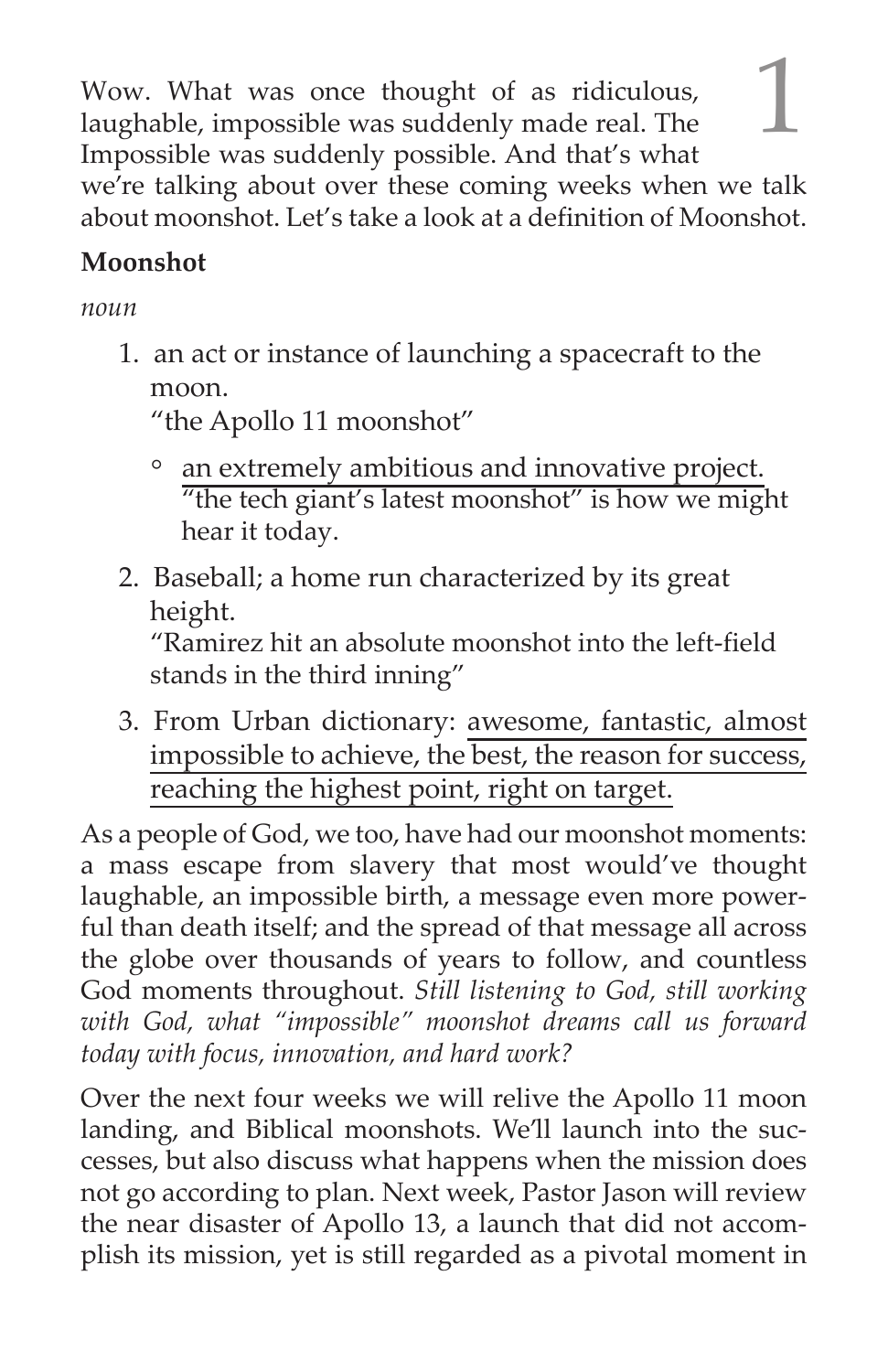### 2 NASA's history. It's the event that popularized the line where the line "Failure is not an option."

Week 3, the conspiracies will run amuck. There are still those who believe the whole moon landing was a government hoax. And we've had the same kind of conspiracies in our very own Christian history. We've seen what happens when we allow suspicion and conspiracy to run wild, even in the church. Then, the final week, Pastor Pam will land our collective craft with "Houston, we have a problem". How can we continue as a resilient community that stares challenges straight in the eye, solves problems, and still completes the mission even in the midst of troubles? So let's get on to today's mission…

#### **Scripture**

Most moonshots are initially pilloried as ridiculous, laughable, impossible! Which of course got me thinking about the Bible. Our common text is full of the ridiculous, the laughable and the impossible. Things that never could have happened, but have somehow changed the course of human history. God and God's people are no strangers to the impossible. Looking back to the Bible, there were also some impossible moonshot moments. We are in the business of doing the impossible.

- We're slaves now, but Moses is saying we ought to head to the desert?! (for 40 years!)
- There's a big storm coming. Build that ark.
- That' impossible! She couldn't be pregnant!
- A message stronger than death itself. "Jesus is dead. This movement is over." Not so fast.

And a reminder, whether we read these stories as literal or metaphorical, the Truth within them remains the same: with God, we as God's people are part of making the impossible, possible.

Thinking of impossible things in the Bible, I then thought of the story of the rich young ruler who could not give up his possessions in order to enter the Kindom. You know, when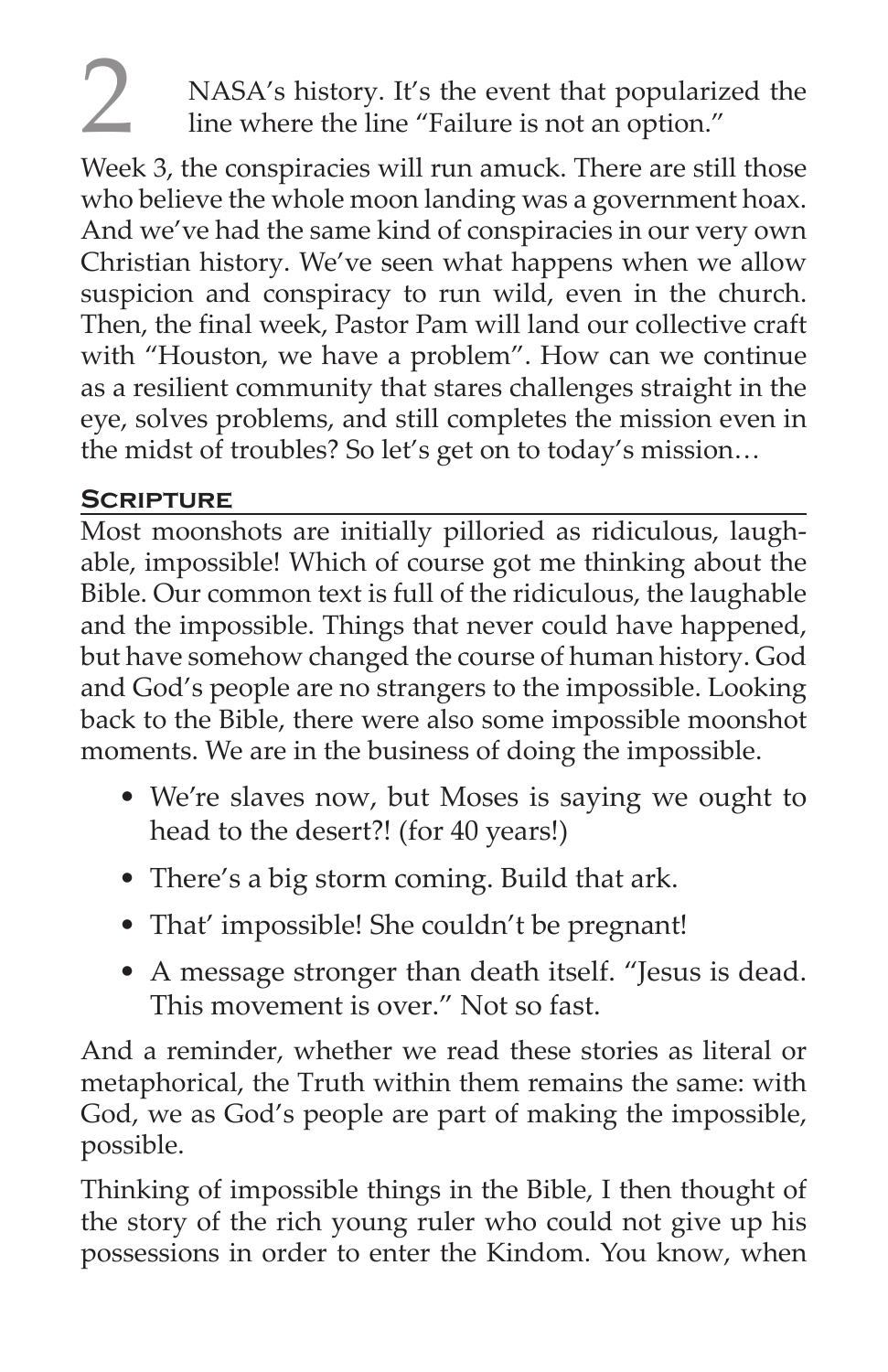3 Jesus says *it's easier for a camel to go through the eye of a needle than for a rich man to enter the Kindom of God.* To which the disciples, aghast exclaimed *Then who can be saved?!* To which Jesus replies one of the most quoted verses of the Bible: *for God all things are possible.* I love that.

Sadly, this scripture has been overused and misused. Bumpersticker Christianity ready to be slapped onto whatever personal goals we want to go after, losing weight, running a marathon, and even, irony of all ironies, making money. If it's not about these things what is it really about? So I looked this scripture up, then I looked down at the little notes section in my study Bible and it led me to a few other scriptures that stressed God's ability to do the impossible.

#### **Genesis 18.14**

*'Is anything too wonderful for the Lord? At the set time I will return to you, in due season, and Sarah shall have a son.'*

In other words, is anything beyond the power of God? *Is anything too wonderful for the Lord?*

#### **Mark 14.16**

Jesus praying in Gethsemane, knowing execution was near. *He said, 'Abba, Father, for you all things are possible; remove this cup from me; yet, not what I want, but what you want.'*

#### **Luke 1.37**

*The angel said to her, 'The Holy Spirit will come upon you, and the power of the Most High will overshadow you; therefore the child to be born will be holy; he will be called Son of God. And now, your*  relative Elizabeth in her old age has also conceived a son; and this is *the sixth month for her who was said to be barren. For nothing will be impossible with God.' Then Mary said, 'Here am I, the servant of the Lord; let it be with me according to your word.'* 

In these scriptures we see that much is possible with God, but sorry, no marathon training plans, weight loss tips, or money making schemes. But we do see some important similarities in these scriptures that talk about the possibilities with God: In each of these instances there is a recognition that God is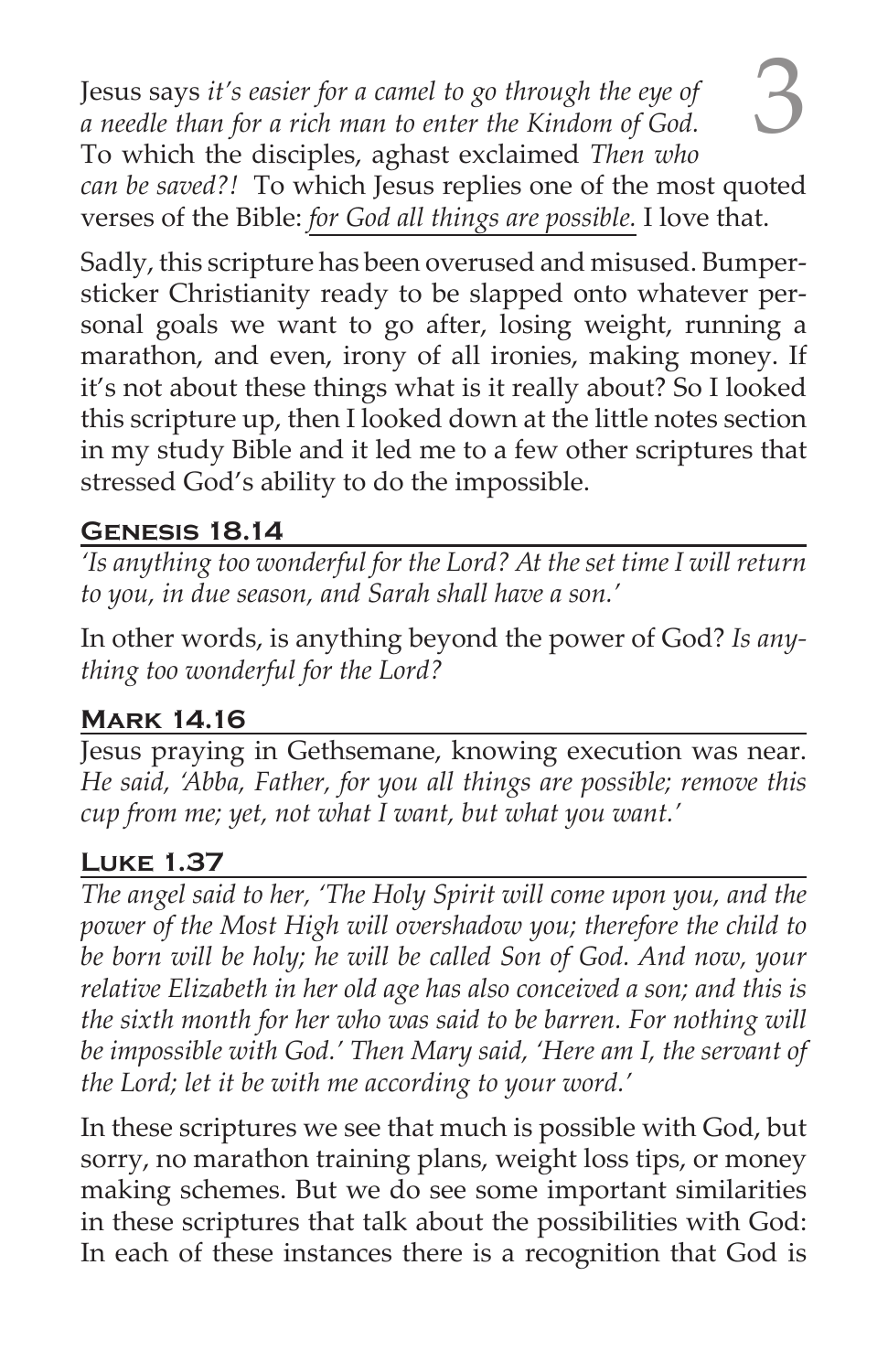4 God and we are not. That what is *not* possible for us, may be possible *with* God. That humility, gratitude and obedience are the rocks on which these Biblical figures are part of the impossible, even when that obedience means we have to throw off our cynicism as in Sarah's case, bear what will be seen as an illegitimate child in Mary, or go all the way to the cross as Jesus did.

But there is also something else going on here of note. In each instance, we see that the impossible is made possible as God works with and through us. John the Baptist and Jesus do not materialize out of thin air, Elizabeth and Mary give them life. Same with Sarah. And God does not swoop in and whisk Jesus of the cross. Humanity plays a role.

#### **If God works with and through us, what are we doing here?**

Now I'm not saying that God willed the moon landing, but this is where it might be interesting to go back and look at the moon landing and the entire Apollo Program as it relates to our own moonshots as people of God.

**First, it started with a dream.** Someone had to be the first to propose a moon landing. And I'm guessing that person was met with the responses of *That's ridiculous, laughable, impossible!* And maybe it was, at the time. We have to be on high alert for how God is moving among us. Even when an idea seems ridiculous, laughable, impossible.

**Next, they didn't have everything figured out when they started.** They knew they would need to figure things out and innovate along the way. Even problems that seemed impossible to solve were walked into head on.

**Then, they had courage.** Imagine being those first astronauts to step into the cockpit. Or the engineers to build the thing that held these precious lives. Or the politicians who staked their careers on this dream.

**Finally, they had distinct roles.** The astronauts got all of the glory, but control tower folks, the engineers, the mathematicians, even the President and Congress (back when they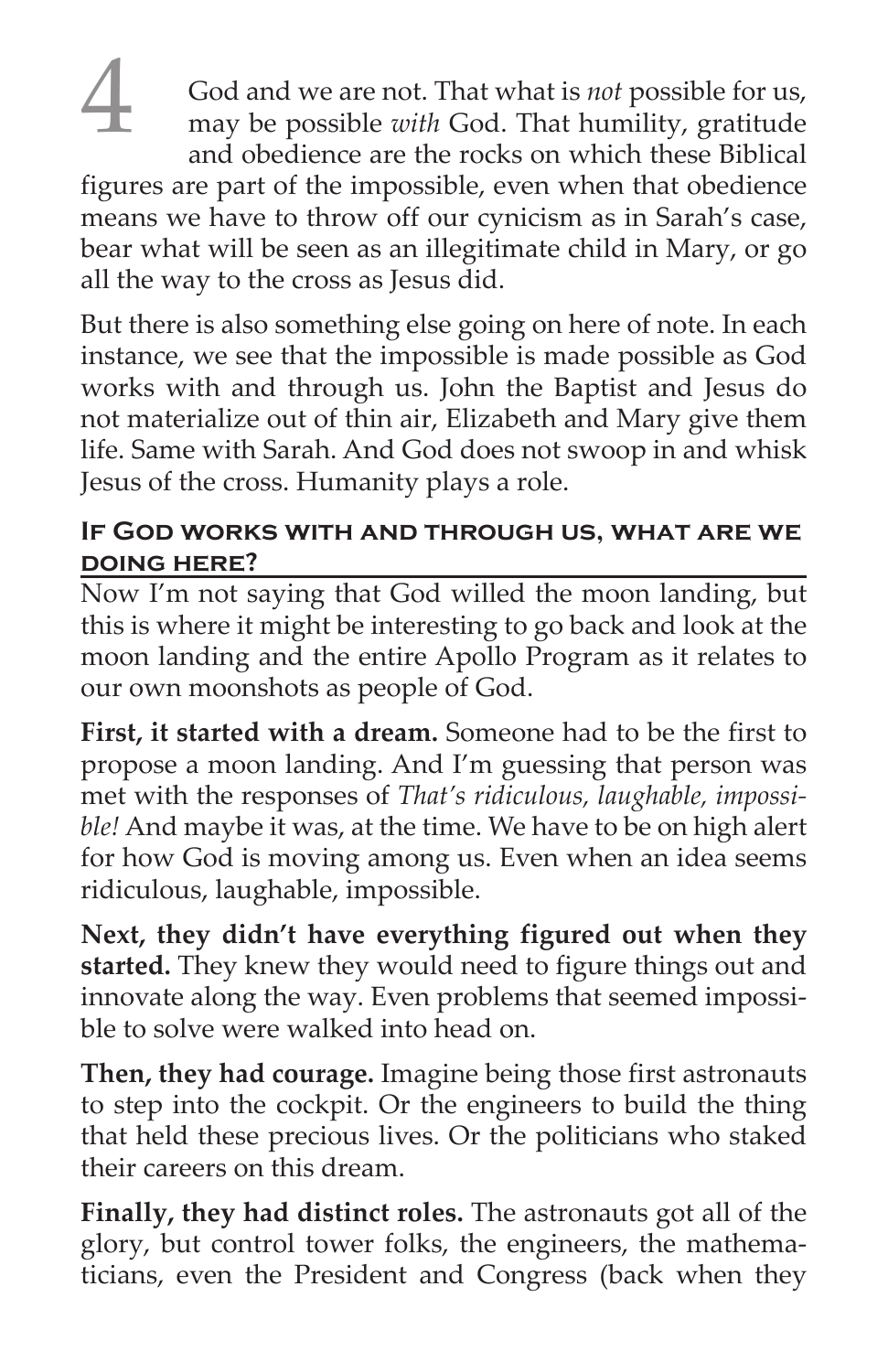sometimes did things together) all played a part. It took everybody working together.

We can learn a lot from the Apollo program.

#### **What is our moonshot?**

**So what's your moonshot, personally?** To turn around a lifelong behavior pattern or habit that has disrupted your relationships; to have the courage to do what the rich young ruler could not and give away your wealth to follow Jesus; to really love our enemies.

**What's our moonshot?** I would say build a church facility that will serve our partners in Child Care and Nursery school while also growing all of our Etown CoB ministries, but I think that's selling ourselves short—the equivalent to building the launch pad for our moonshot.

Maybe our moonshot is to serve others and seek to eliminate hunger and homelessness in Etown, then Lancaster County; maybe it's to make housing and employment discrimination a thing of the past; maybe its to help found a new Anabaptist/ Pietist denomination from the imploding mess that is our current denomination. How about to listen to our youth to build an economy that stops destroying the planet they will inherit.

These things are hard. They would require courage and innovation and hard work.

*What do you think?* I'm serious. As you think about it today and for the rest of this series, what is your moonshot, what is our moonshot? What is that thing that appears impossible, but really could be possible as we work with God?

In 1962, almost seven years before the moon landing, John F Kennedy gave his famous "We choose to go to the moon" speech. The speech was intended to persuade the American people that a moonshot was a worthwhile endeavor. Not everyone was on board, including Congress, who held the purse strings. Some thought it was ridiculous. Others laughed. And many thought it was impossible. I'll spare you my JFK impression, but these are his words…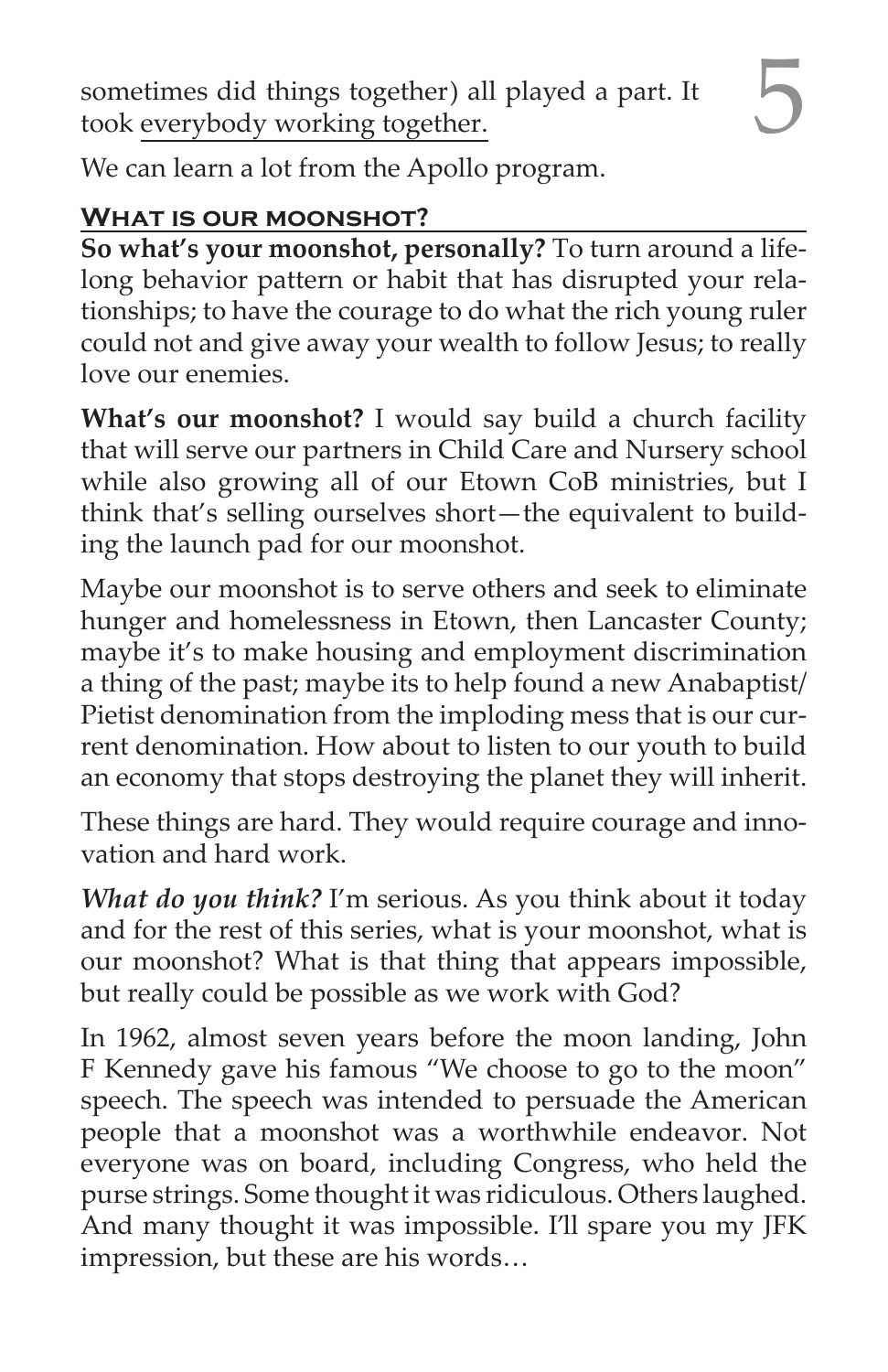**6** We choose to go to the Moon in this decade and do the other things, not because they are easy, but because they are hard: hecause that  $\cos \frac{1}{2}$  will serve to organize and mea *other things, not because they are easy, but because they are hard; because that goal will serve to organize and measure the best of our energies and skills, because that challenge is one that we are willing to accept, one we are unwilling to postpone, and one we intend to win,*

What is that for you? For us? What is our moonshot? Yeah, what is that goal will serve to organize and measure the best of our energies and skills, the challenge that we are willing to accept, one we are unwilling to postpone, and one we intend to win.

Is anything too wonderful for the Lord?